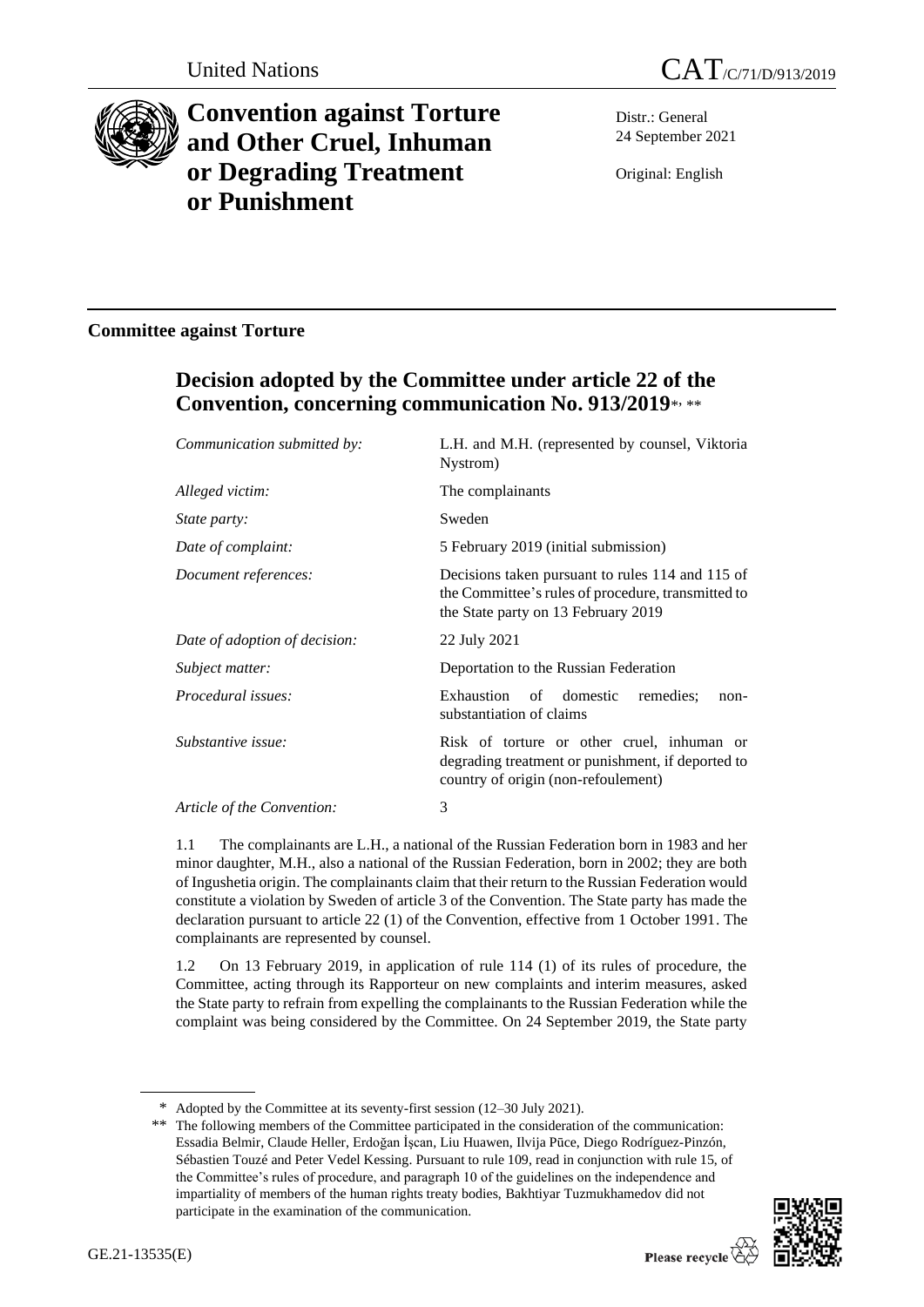requested that the Committee lift the interim measures. On 26 November 2019, the Committee, acting through the same Rapporteur, granted the State party's request.

## **Facts as submitted by the complainants**

2.1 In 2008, L.H.'s mother and brother were killed in their home with three friends of her brother who were active opponents to the regime in Ingushetia. Their house was burned and destroyed. At that time, L.H. was living elsewhere with her family. Two months later, her husband went missing in Moscow. She tried to investigate his disappearance, however, she was threatened by men in military clothes, who told her to stop searching for her husband. She was also questioned by the Federal Security Service of the Russian Federation, where she was told to stop her attempts to investigate her husband's disappearance and to never speak about it. After that, she went into hiding. Her relatives informed her that some people had come to look for her at their homes. After all of those events, being scared for her life and the life of her young daughter, she decided to flee the Russian Federation. In 2009, the cousin of L.H. was taken from his home, and he was later found to have been tortured and killed. In several local newspapers, he was accused of being part of a terrorist group along with the complainant's brother.

2.2 Beginning in 2010, on several occasions, people came looking for L.H. at the home of her uncle. Her uncle informed her that he had received a document summoning her to court. Moreover, L.H. was officially declared a missing person, with a request to establish her whereabouts. About 6 months before the submission of the present complaint to the Committee, her uncle and his son were arrested in Ingushetia.

2.3 L.H. suspects that her phone calls with her uncle had been monitored. For example, she received a call to her Swedish phone number from an unknown person speaking Chechen who threatened that she must return home and that the caller knew her whereabouts.

2.4 L.H. first applied for asylum in Sweden in 2009. The process resulted in the decision of the migration authorities to expel her, in February 2012. Due to the fear for her life and the life of her daughter, she decided to neglect the expulsion order and to stay in Sweden.

2.5 On 3 March 2016, L.H. applied for asylum again. She provided the same reasons for protection as the ones submitted in the previous asylum procedure, namely, that she and her daughter were at risk of being detained and killed by the police and the Federal Security Service because of her brother's political engagement. In the process, L.H. was allowed to clarify crucial parts of her story. Moreover, she presented certain documents that proved that the threat against her and her daughter's life was real. On 29 March 2018, the Swedish Migration Agency rejected her application. It questioned her credibility and noted that her account did not correspond with human rights reports on the Russian Federation. Furthermore, the Agency questioned the authenticity of the evidence provided as being of "limited value".

2.6 On an unspecified date, L.H. appealed that decision to the Migration Court of Appeal, which denied leave to appeal on 12 November 2018. At the time of submission of the communication, the complainants were residing in Sweden and awaiting deportation to the Russian Federation, following the rejection of their asylum application.

# **Complaint**

3. The complainants claim that their forcible deportation to the Russian Federation by Sweden would amount to a violation of article 3 of the Convention. L.H. will be exposed to a real risk of arrest, detention and torture in case of return.

# **State party's observations on admissibility and the merits**

4.1 By note verbale of 24 September 2019, the State party referred to its relevant domestic legislation and indicated that the Swedish authorities had considered the complainants' case in accordance with the Aliens Act of 2005, the Act temporarily restricting the possibility to obtain residence permits in Sweden of 2016 and article 3 of the Convention. It recalled the facts and the complainants' claims.

4.2 The State party submits that, on 30 May 2012, the complainants applied for residence permits, or a "re-examination" of the issue of residence permits, pursuant to chapter 12,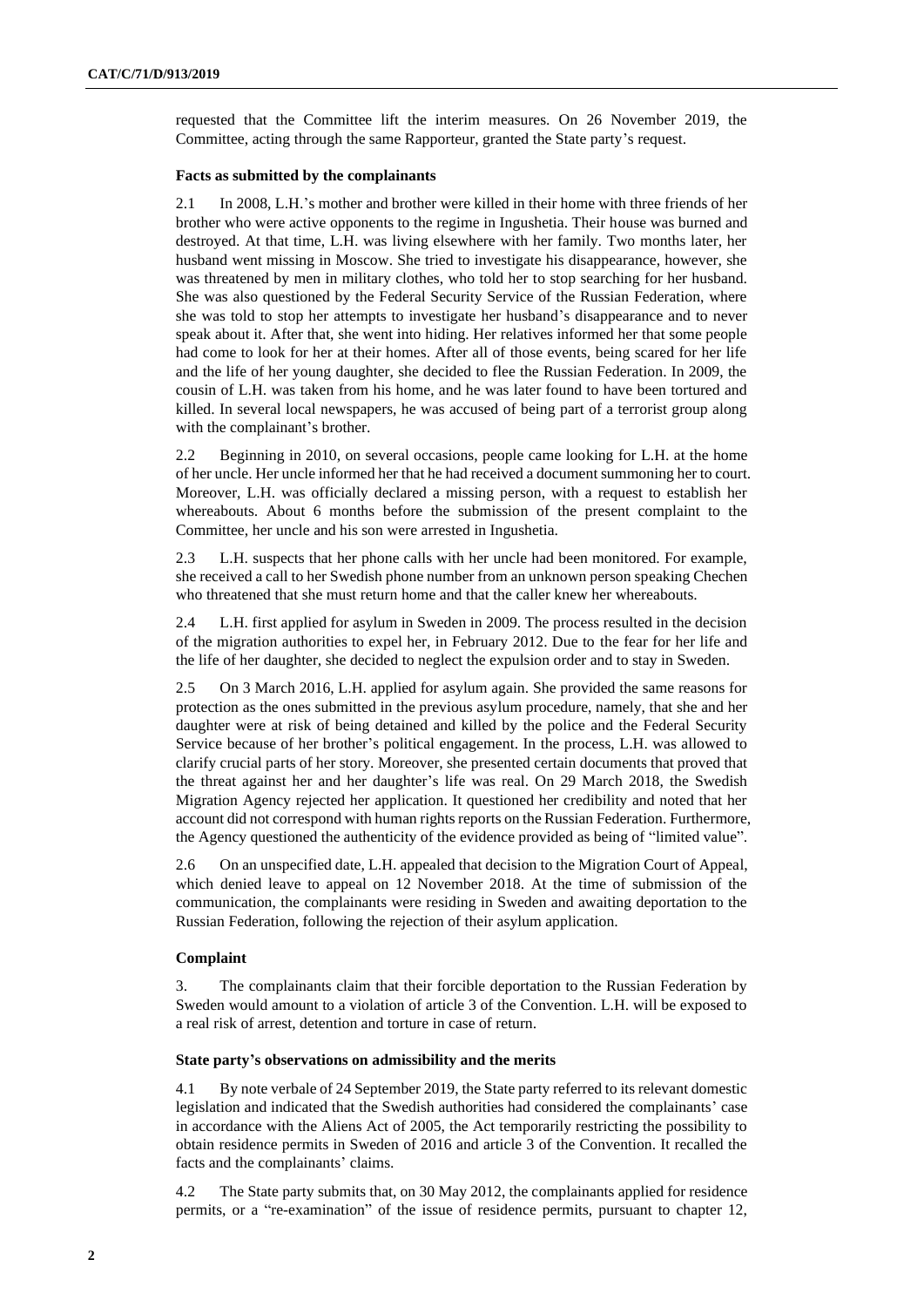sections 18 and 19, of the Aliens Act, citing impediments to enforcement. The complainants cited the same circumstances that had already been examined during the asylum proceedings but submitted documents in Russian which were alleged to be summonses to the police. The Swedish Migration Agency decided, on 14 June 2012, not to grant the complainants residence permits or a new examination of their cited grounds for protection. In its decision, the Agency noted that the documents submitted were of a simple nature. Moreover, since the complainants' cited need for protection had already been examined by the Swedish authorities, the documentation was not deemed to constitute a lasting impediment to the enforcement of the complainants' expulsion order. The decision was appealed to the Migration Court, which, on 27 July 2012, rejected the appeal. The complainants did not appeal the Court's judgment.

4.3 On 14 December 2012, the complainants' case was handed over to the Swedish Police Authority for enforcement, given that the complainants had not complied with their expulsion order. However, instead of travelling back to their country of origin, the complainants went into hiding.

4.4 On 2 July 2013, the complainants submitted another application for residence permits, or a re-examination of the issue of residence permits. They cited the same circumstances and submitted the same written documentation that had previously been examined. On 12 July 2013, the Swedish Migration Agency refused to grant the complainants residence permits. The complainants did not appeal the decision.

4.5 On 18 July 2014, the complainants submitted another application for residence permits, or a re-examination. In addition to their previous claims, they submitted a translation of an alleged summons to a questioning at the Ministry of Internal Affairs in Ingushetia. The Swedish Migration Agency decided, on 21 November 2014, not to grant the complainants residence permits. In its decision, the Agency noted that no new circumstances had emerged regarding the cited need for protection that could be assumed to constitute a lasting impediment to enforcement of the expulsion order. The complainants did not appeal the decision.

4.6 The State party does not contest the fact that all available domestic remedies have been exhausted in the present case, with regard to the complainants' applications for asylum. However, the complainants have not exhausted the domestic remedies with regard to any of their applications for a residence permit, or a re-examination of the issue of residence permits.

4.7 Furthermore, the State party notes that the complainants have submitted a vast quantity of written evidence that has not been submitted to or scrutinized by the Swedish migration authorities. Some of those documents also disclose entirely new information that has not been cited before the domestic authorities. It is therefore evident that the complainants have not exhausted all domestic remedies with regard to that new evidence. In the light of the above, the State party holds that the communication should be declared inadmissible for failure to exhaust domestic remedies in relation to the new evidence submitted.

4.8 The State party maintains that the complainants' assertion that they are at risk of being treated in a manner contrary to article 3 of the Convention if returned to the Russian Federation fails to rise to the minimum level of substantiation required for the purposes of admissibility. The State party accordingly submits that the communication is manifestly unfounded and therefore inadmissible pursuant to article 22 (2) of the Convention and rule 113 (b) of the Committee's rules of procedure.

4.9 The State party recalls that, when determining whether there are substantial grounds for believing that the forced return of a person to another State would expose the person to such a danger of torture as to constitute a violation of article 3, the Committee must take into account all relevant considerations, including the existence of a consistent pattern of gross, flagrant or mass violations of human rights in that country. However, as the Committee has repeatedly emphasized, the aim of such a determination is to establish whether the individual concerned would personally be at a foreseeable and real risk of being subjected to torture in the country to which he or she would be returned. It follows that the existence of a consistent pattern of gross, flagrant or mass violations of human rights in a country does not as such constitute sufficient grounds for determining that a particular person would be at risk of being subjected to torture upon his or her return to that country. For a violation of article 3 to be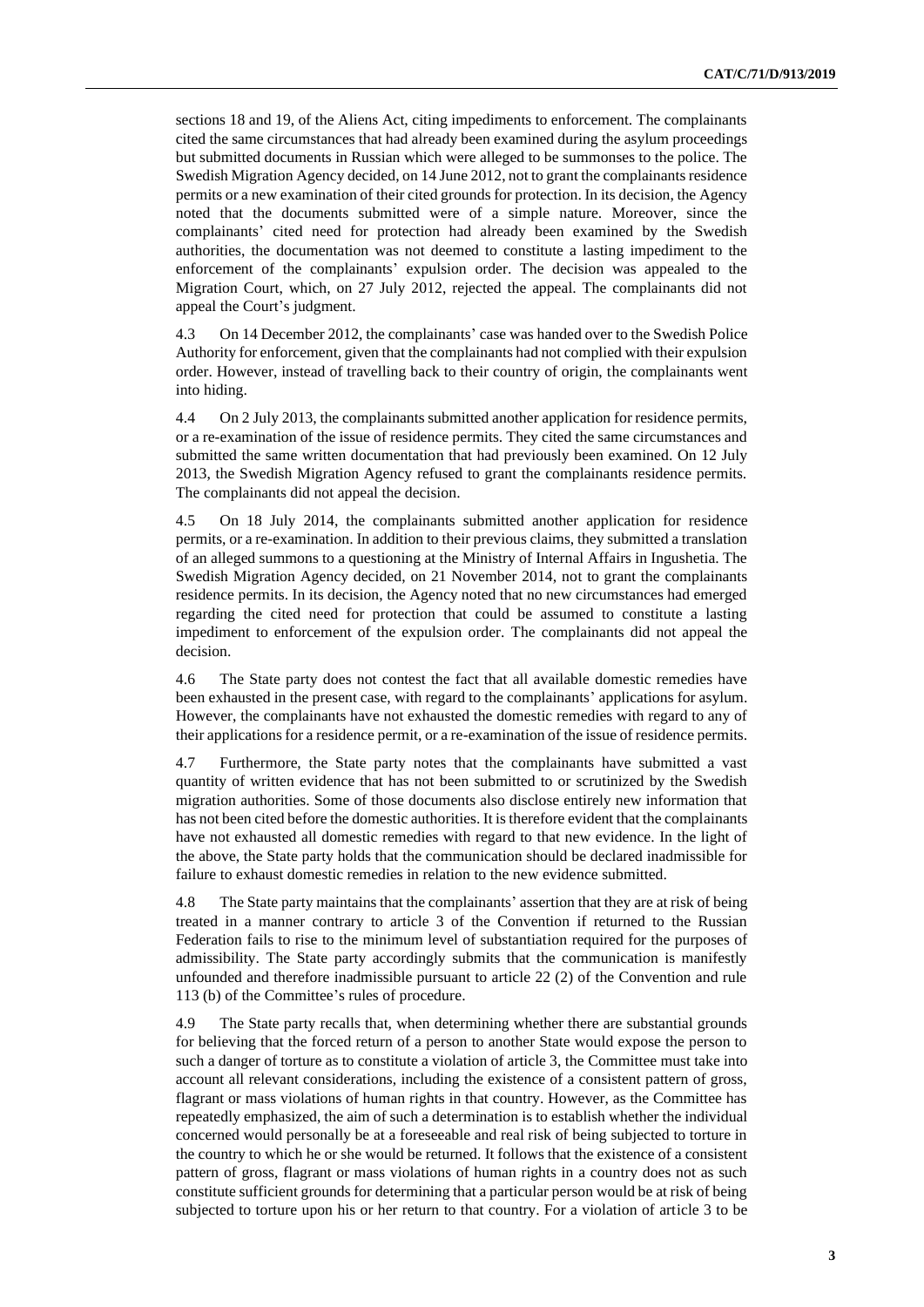established, additional grounds must exist showing that the individual concerned would be personally at risk.<sup>1</sup>

4.10 Furthermore, the State party recalls the Committee's jurisprudence to the effect that the burden of proof in cases such as the present one rests with the complainants, who must present an arguable case establishing that they run a foreseeable, present, personal and real risk of being subjected to torture. In addition, the risk of torture must be assessed on grounds that go beyond mere theory or suspicion, although the risk does not have to meet the test of being highly probable.<sup>2</sup>

4.11 The State party recalls the human rights and security situation in Ingushetia. From 2010 onwards, there has been a steady decline in the number of rebellion-related violent incidents, although they still occur. According to reports from previous years, relatives of suspected rebels run the risk of being arrested and subjected to abuse. There are still reports of disappearances and use of torture in the republics of the North Caucasus.<sup>3</sup>

4.12 The State party does not wish to underestimate the concerns that may legitimately be expressed with respect to the current human rights situation in Ingushetia in the Russian Federation. However, in the light of the above-mentioned reports, the State party finds no reason to deviate from the domestic migration authorities' assessment that the prevailing situation there cannot be deemed to be such that there is a general need to protect all asylum seekers from that part of the country. The State party notes that the domestic migration authorities and courts have evaluated the prevailing human rights situation in Ingushetia in the Russian Federation in relation to the complainants' individual circumstances and found that they have not substantiated their claim that they are in need of international protection.

4.13 In connection with the complainants' first application for asylum, the Swedish Migration Agency held an extensive asylum investigation with L.H. on 18 January 2010. The investigation was conducted with the aid of an interpreter, whom L.H. confirmed that she understood well. The minutes from the investigation were later communicated to the public counsel, who was appointed on 19 January 2010. A supplementary investigation was held with L.H. on 16 February 2010 in the presence of the public counsel and with the aid of an interpreter. According to the minutes from the investigation, she had some difficulties understanding the interpreter. However, L.H. was subsequently invited to make corrections to and comments on the minutes through her public counsel. Upon appeal, the Migration Court held an oral hearing with her.

4.14 After the complainants had applied for asylum a second time, an asylum investigation was held with L.H. by the Swedish Migration Agency on 6 November 2017 in the presence of her public counsel. An investigation was also held with M.H. in the presence of the public counsel. The minutes from the investigations were subsequently communicated to the public counsel. Both investigations were conducted with the aid of interpreters, whom the complainants' confirmed that they had understood well. Upon appeal, the Migration Court held an oral hearing with L.H. on 7 September 2018.

4.15 Through their public counsel, the complainants have therefore been invited to scrutinize and submit written observations on the minutes of the interviews conducted and to make written submissions and appeals. It follows from that background information that the complainants have had several opportunities to explain the relevant facts and circumstances

<sup>1</sup> For example, *E.J.V.M. v. Sweden* (CAT/C/31/D/213/2002), para. 8.3; and, for a more recent reference, *A.B. v. Sweden* (CAT/C/54/D/539/2013), para. 7.3.

<sup>2</sup> For example, *H.O. v. Sweden*, communication No. 178/2001, para. 13; *A.R. v. Netherlands* (CAT/C/31/D/203/2002), para. 7.3; *Kalonzo v. Canada* (CAT/C/48/D/343/2008), para. 9.3; and *X v. Denmark* (CAT/C/53/D/458/2011), para. 9.3.

<sup>&</sup>lt;sup>3</sup> See Finnish Immigration Service, "Current status of the insurgency in North Caucasus and persecution by the authorities", 2015. Available from [https://migri.fi/documents/5202425/5914056/61472\\_Current\\_status\\_of\\_insurgency\\_in\\_the\\_North\\_Ca](https://undocs.org/en/https:/migri.fi/documents/5202425/5914056/61472_Current_status_of_insurgency_in_the_North_Caucasus_and_persecution_by_the_au.pdf/81fb3ef8-652a-4a5b-9478-ccfb4b94e08c/61472_Current_status_of_insurgency_in_the_North_Caucasus_and_persecution_by_the_au.pdf.pdf) [ucasus\\_and\\_persecution\\_by\\_the\\_au.pdf/81fb3ef8-652a-4a5b-9478-](https://undocs.org/en/https:/migri.fi/documents/5202425/5914056/61472_Current_status_of_insurgency_in_the_North_Caucasus_and_persecution_by_the_au.pdf/81fb3ef8-652a-4a5b-9478-ccfb4b94e08c/61472_Current_status_of_insurgency_in_the_North_Caucasus_and_persecution_by_the_au.pdf.pdf)

[ccfb4b94e08c/61472\\_Current\\_status\\_of\\_insurgency\\_in\\_the\\_North\\_Caucasus\\_and\\_persecution\\_by\\_th](https://undocs.org/en/https:/migri.fi/documents/5202425/5914056/61472_Current_status_of_insurgency_in_the_North_Caucasus_and_persecution_by_the_au.pdf/81fb3ef8-652a-4a5b-9478-ccfb4b94e08c/61472_Current_status_of_insurgency_in_the_North_Caucasus_and_persecution_by_the_au.pdf.pdf) [e\\_au.pdf.pdf.](https://undocs.org/en/https:/migri.fi/documents/5202425/5914056/61472_Current_status_of_insurgency_in_the_North_Caucasus_and_persecution_by_the_au.pdf/81fb3ef8-652a-4a5b-9478-ccfb4b94e08c/61472_Current_status_of_insurgency_in_the_North_Caucasus_and_persecution_by_the_au.pdf.pdf)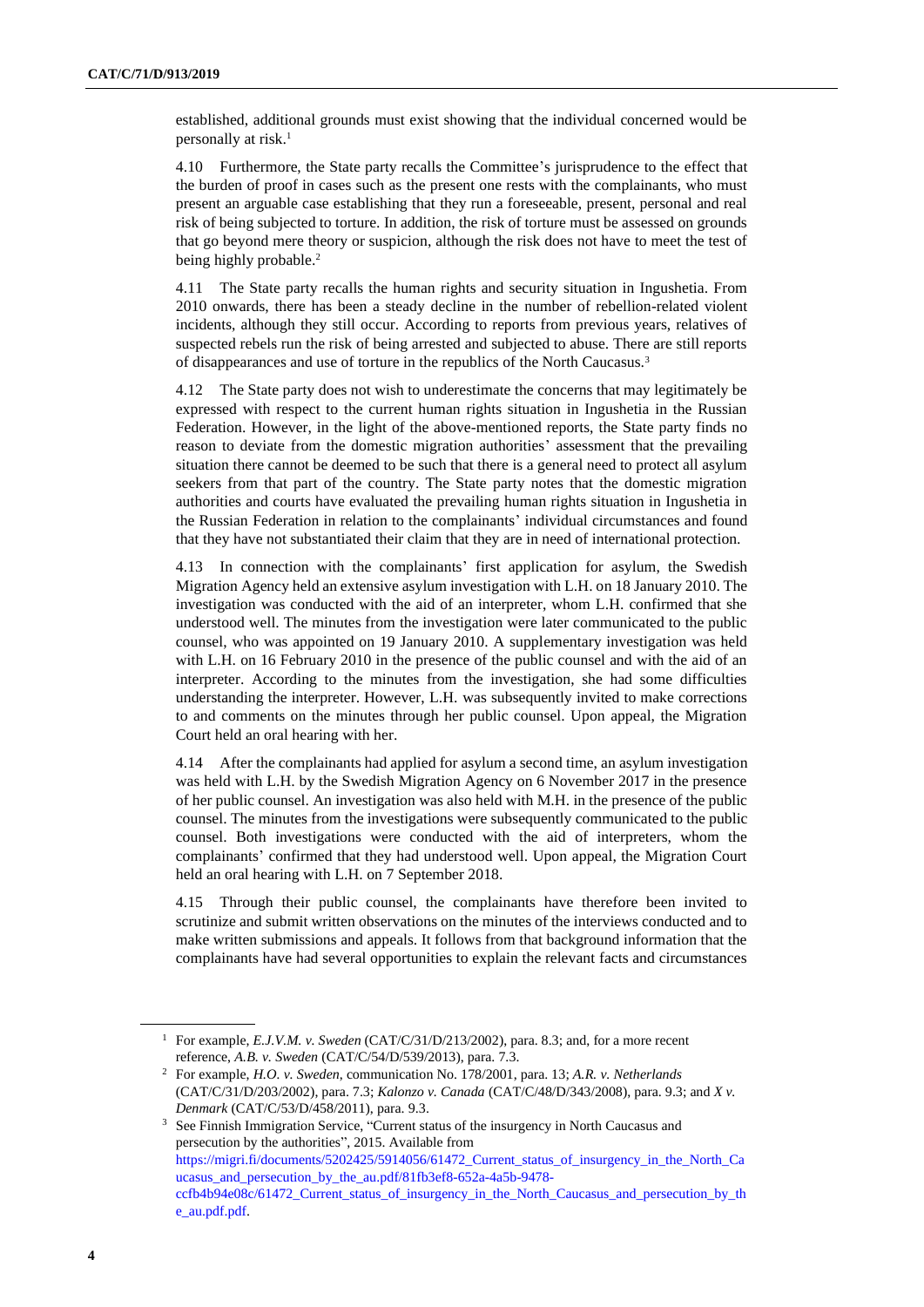in support of their claims and to argue their case, orally as well as in writing, before the Swedish Migration Agency and the Migration Court.

4.16 In the light of the above, and of the fact that the Swedish Migration Agency and the migration courts are specialized bodies with particular expertise in the field of asylum law and practice, the State party holds that there is no reason to conclude that the national rulings were inadequate or that the outcome of the domestic proceedings was in any way arbitrary or that it amounted to a denial of justice. Accordingly, the State party holds that considerable weight must be attached to the opinions of the Swedish migration authorities.

4.17 The State party emphasizes that the domestic migration authorities have based the assessments of the complainants' cited need for protection on their oral accounts, as well as the evidence submitted by them. L.H.'s claim before the Committee that she was denied an oral hearing by the Migration Court is incorrect. In fact, the Court held oral hearings on both occasions when the complainants appealed the decisions of the Swedish Migration Agency to expel them. The Agency and the Court have thoroughly examined all the facts of the complainants' case on several occasions, whereby they have considered whether their claims are coherent and detailed and whether they contradict generally known facts or available information on the country of origin.

4.18 Regarding the written evidence submitted to the domestic migration authorities, the State party notes the following. It is evident from the domestic decisions and judgment in the present case that those documents have been thoroughly examined by the Swedish Migration Agency and the Migration Court. As described in the rulings, the documents submitted could not plausibly demonstrate the complainants' cited need for international protection, because they, inter alia, were copies and of a simple nature and therefore easy to forge. Regarding the letter from a Russian activist submitted to the Committee, the State party notes that the letter was indeed submitted to the Swedish migration authorities as a letter from an ambassador in France. The domestic authorities questioned how the ambassador could be aware of the complainants' situation or whether they would be persecuted by the Russian authorities. L.H. was not able to answer those questions during the domestic proceedings. Moreover, the Swedish authorities noted that the letter was sent from a regular webmail account, which can be easily created. The letter was therefore deemed to be of low probative value. It is unclear to the State party why the complainants have changed their account in that regard to now allege that the letter is from an "activist". Irrespective of that matter, the same questions concerning the authenticity of the letters that were raised during the domestic proceedings can be raised with regard to the letter from the alleged activist.

4.19 Regarding the alleged summons to an interrogation, the Swedish migration authorities concluded that it was of a simple nature and that the summons did not say why L.H. had been summoned. Furthermore, the arrest warrant submitted was a copy and therefore of a simple nature. The documents were therefore deemed to be of low probative value. Furthermore, the photographs submitted could not be linked to the complainants in any way.

4.20 The State party notes that the complainants have submitted several other documents in support of their claims before the Committee. Nevertheless, the State party finds it pertinent to briefly comment on those new documents. The complainants now suggest that L.H.'s cousin was kidnapped and murdered in 2009 and that that information can be found on the Internet. Moreover, several of the warrants before the Committee have not been submitted to the domestic authorities. The State party notes that L.H. has not explained why she would have withheld those pieces of information during both of the domestic proceedings, and it must be concluded that it is reasonable to expect her not to omit such fundamental aspects of her claims during the domestic proceedings. The State party regards those claims by the complainants to be escalations of their asylum account before the Committee and strongly questions the veracity of those statements and documents. The State party also notes that L.H. has in no way substantiated her new claim that the person who was allegedly murdered is her cousin or is in any other way connected to her.

4.21 Regarding the complainant's oral account, the Swedish Migration Agency has repeatedly found that she provided vague information regarding why the Russian authorities would have an interest in her. It is evident from the recorded minutes from the asylum investigations that L.H. was unable to explain how and why she was of interest to the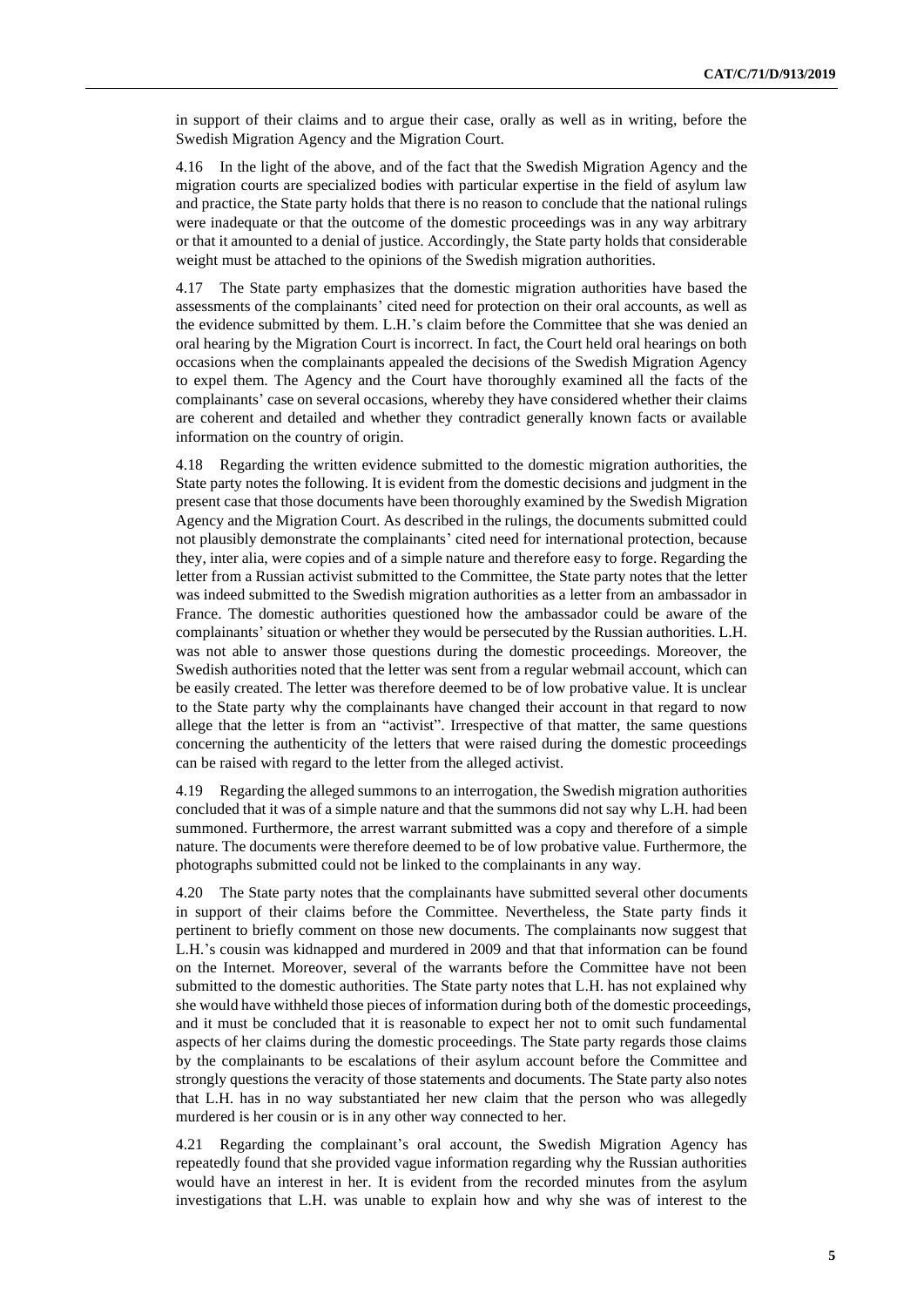authorities. Even though she received several questions from both the Agency and her public counsel, she was unable to develop her answers with regard to the cited events.

4.22 In its decision of 29 May 2018, the Swedish Migration Agency noted that L.H. had applied for, and was granted, a Russian passport in January 2018, at the same time that she had claimed that a warrant for her arrest had been issued. The Agency considered it unlikely that the Russian authorities would issue a passport to someone for whom an arrest warrant had been issued. In addition, the Agency noted that L.H. had claimed that information about her situation was available on the Internet. However, even though L.H. was given the opportunity to submit documentation of that, she did not do so. In an overall assessment of the complainants' cited evidence and their oral accounts, the Agency found that they had not plausibly demonstrated that they would risk treatment warranting international protection upon their return to the Russian Federation.

4.23 In its judgment of 19 December 2011, the Migration Court noted a number of inconsistencies in L.H.'s account. For example, she had never been politically active or had any problems with the authorities before the alleged attack at her family's home. She stated different information regarding her whereabouts when the attack happened at the latter hearing. She also provided three different accounts regarding when and why she supposedly travelled to Moscow with her husband. She furthermore provided completely different information regarding her alleged reporting to the police of her husband's disappearance. During her asylum investigations in January and February 2010, she stated that she had reported his disappearance to the police, the prosecutor's office, the president of Ingushetia and various human rights organizations. However, during the Court's oral hearing, she claimed that it would have meant a death sentence for her to have reported him missing. The Court held that she could not have felt very threatened by the Russian authorities, given that she stayed at her uncle's farm after the security service had supposedly been there to ask questions about her husband. In that regard, the Court also noted that it was strange that the uncle had not experienced any problems with the authorities, even though he had been in frequent contact with them. In an overall assessment, the Court did not deem L.H.'s account to be credible and found her cited grounds for asylum to be insufficient to grant the complainants international protection.

4.24 In its judgment of 21 September 2018, the Migration Court noted that L.H. had mainly cited the same circumstances as she had in her previous application for asylum. However, she claimed that the security situation in Ingushetia was poor and that the federal police had visited her relatives, conducted house searches and enquired about her. She also claimed that her brother was an active opponent of the regime before he was murdered and that her brother's opposition activities were the reason that she was being persecuted and the reason for her husband's disappearance.

4.25 Regarding L.H.'s oral account, the Migration Court noted several inconsistencies. During the oral hearing, L.H. claimed that her brother's opposition activities were the reason that he and her mother were murdered, and that those activities were the reasons for her husband's disappearance. However, during the two asylum investigations carried out in 2010, she had stated that she was unable to see any reason as to why her brother or mother were murdered. Furthermore, she denied that her brother had any connection to the rebels in Ingushetia or any other similar group. In 2010, she also claimed that she was persecuted because of her husband. However, she was unable to explain why her husband had disappeared and stated that it might be due to the fact that he had worked within the police and had links to a prosecutor who was murdered in 2007. The Court considered that the account regarding the alleged threat had changed substantially compared with the first time that the complainants applied for asylum.

4.26 The State party shares the assessment made by the domestic migration authorities that L.H. lacked credibility to such an extent that there was reason to question the veracity of her claims regarding the alleged threat from the Russian authorities. The State party holds that it is not a matter of minor inconsistencies; rather, L.H. has provided different accounts regarding events of crucial importance. Moreover, the complainants have submitted entirely new information before the Committee that has not been cited before the domestic authorities. The claim that L.H.'s alleged cousin was kidnapped and killed in 2009 was not cited before the domestic authorities and, as far as the Government is aware, neither was the claim that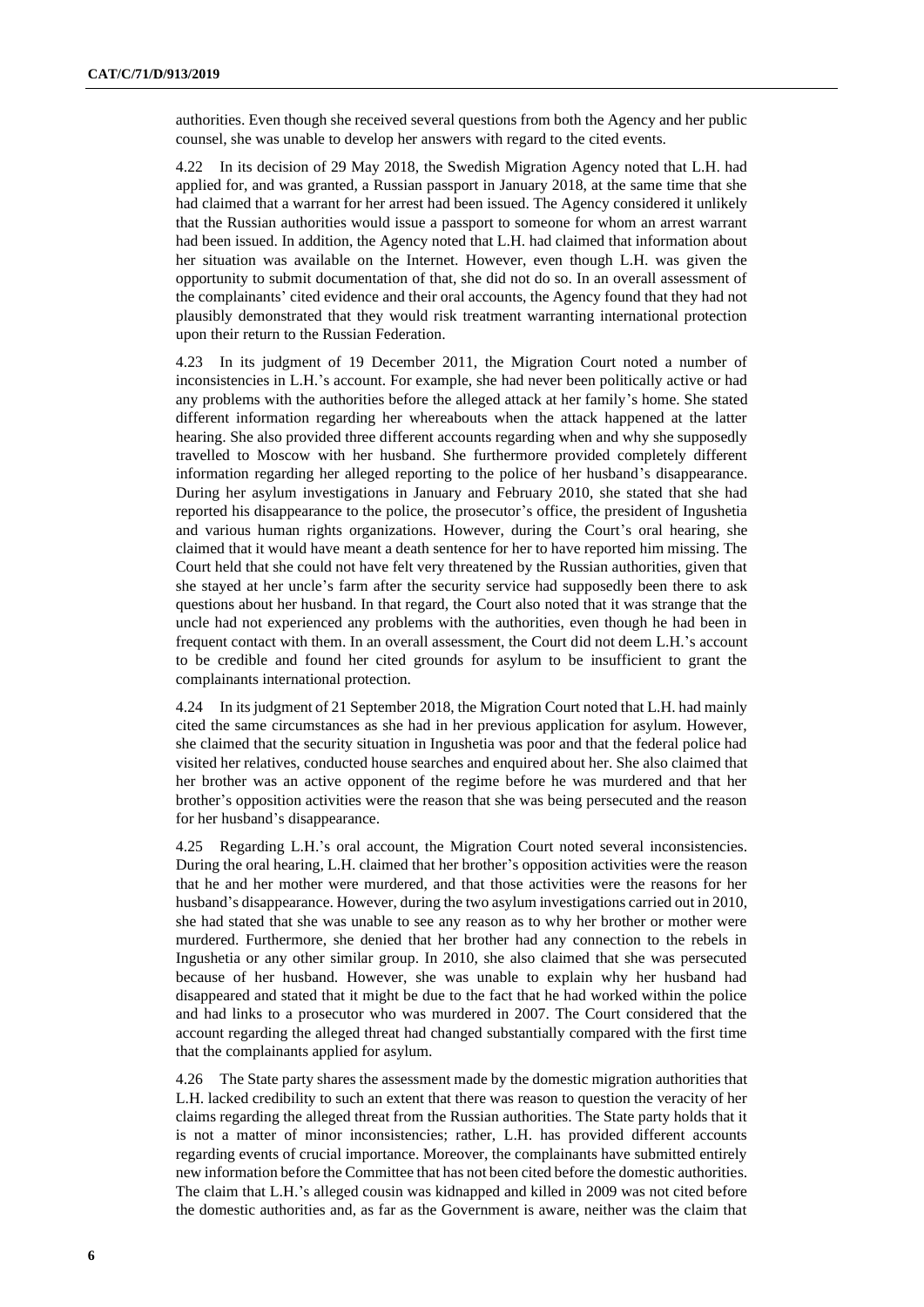L.H. had been threatened over the phone. The complainants have not provided any acceptable or reasonable explanation as to why they would withhold such important information while at the same time claiming that there is a threat to their lives. Consequently, the veracity of the complaint can be seriously questioned. The State party holds that the inconsistencies and escalations in the complainants' account cast serious doubts on the credibility of their claims.

4.27 In summary, and with reference to the above, the State party holds that the complainants' account and the facts relied upon in their complaint are insufficient to conclude that the alleged risk of ill-treatment upon their return to the Russian Federation meets the requirements of being foreseeable, present, real and personal. Consequently, an enforcement of the expulsion order would not, under the present circumstances, constitute a violation of the obligations of Sweden under article 3 of the Convention.

## **Complainants' comments on the State party's observations on admissibility and the merits**

5.1 On 22 November and 20 December 2019, the complainants submitted that, with regard to the application for a re-examination, it was an extraordinary remedy in Sweden and therefore not a part of the ordinary process. After the decision becomes legally binding, the applicant does not have the right to a re-examination of the reasons stated. However, the applicant may be granted a new examination if new circumstances have arisen that have not been previously examined and which imply that there is a risk that the applicant will be exposed to treatment justifying international protection. An application for a re-examination does not entail a new examination of the case but an opportunity for the applicant to get a reexamination of the case. That, in turn, means that the opportunity to submit an application for a re-examination does not give the applicant an automatic right to have his or her stated reasons examined, but it does give the applicant an opportunity to apply for a re-examination and to be notified if the Swedish authorities intend to re-examine the case. In some cases, and in certain circumstances, the applicant may be granted a re-examination.

5.2 In order for a re-examination to be granted, as mentioned above, it is necessary that the grounds stated by the applicant are entirely new circumstances that have not previously been examined. It is established in Swedish law and case law that new evidence cannot constitute new circumstances. That means that the complainants cannot or could not get what the State party refers to as "new" evidence tried by the Swedish migration authorities. Therefore, even if the complainants would apply for a re-examination, it is clear in the light of Swedish law and established practice that they could not be granted a re-examination of their stated grounds or that their expulsion could in any way be prevented. Consequently, that procedure does not constitute a way for the complainants to obtain a residence permit in the way that the State party is trying to imply. The fact that Swedish law offers the opportunity to submit an application for a re-examination as an extraordinary remedy for all applicants whose decisions have become legally binding cannot affect the assessment of whether or not the appellant has exhausted all domestic remedies. The fact that L.H. and M.H. did not pursue their appeal in the latter processes, due to lack of help from a lawyer and understanding of the process, therefore has no bearing on the complainants' right to have their case examined by the Committee.

5.3 The complainants submit that the majority of the written evidence that the State party refers to as new evidence with new information has been available to the Swedish Migration Board and the Migration Court throughout the national process. Some information was available on the Internet, but, nevertheless, the national authorities have not endeavoured to investigate that further. The fact that some evidence to corroborate the complainant's story was not previously presented to the domestic authorities cannot lead to the conclusion that the complainants have not exhausted all domestic remedies. The evidence relates only to the reasons already stated by the complainants and does not therefore constitute support for any new reasons or new circumstances. In other words, the evidence submitted to the Committee is intended solely to substantiate the complainants' account, that is, information that the Swedish authorities have had access to throughout the process.

5.4 L.H. submits the following in relation to two arrest warrants, which were issued against her in July 2015 and August 2017. Given that she previously submitted an arrest warrant from 2012 in her name to the Swedish Migration Board, the arrest warrants from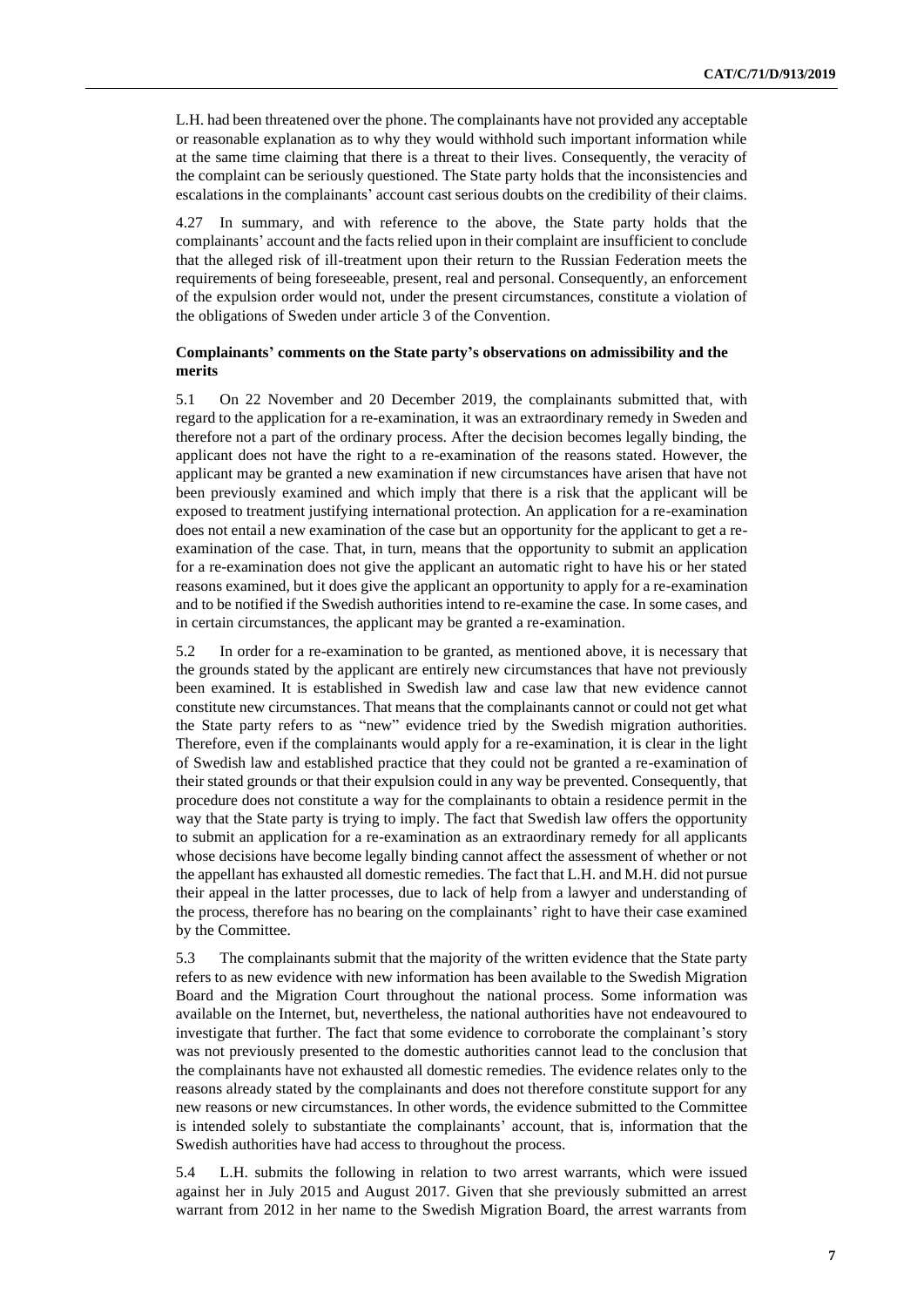2015 and 2017 should not therefore be considered either new information or completely new evidence. It is also important to take into account that the Swedish migration authorities have already examined that claim and did not find the warrant to be good enough evidence.

5.5 Regarding the letter from the Russian human rights activist submitted to the authorities as a letter from an ambassador in France, the complainants note that that person is Musa Taipov, a human rights activist in exile in France. They never described him as an ambassador in France. As for the authenticity of the letter, it should be noted that it is obvious that Mr. Taipov has written the letter, given that he signed it. In order to prove his identity, Mr. Taipov has also sent a copy of his identity documents, as well as his contact information, in case more information from him would be necessary. The fact that the letter was sent from a regular webmail account should not change that assessment; rather, it serves to prove the authenticity of the letter, given that the webmail account can be linked specifically to Mr. Taipov, who is a real person who evidently exists and who evidently has the title that he has indicated. If the letter by itself cannot be considered to constitute adequate evidence, the letter together with all the other submitted evidence must be considered more than sufficient to prove the risks that the complainants will face upon returning to their home country.

5.6 L.H. notes that her statement that her cousin has been murdered cannot be considered as a "new claim". That is simply wrong, given that she has previously told the Swedish Migration Agency about her cousin. In the minutes of the inquiry of 16 November 2017, it appears that L.H. spoke about her cousin on her mother's side and that there was information about him on the Internet, something that the Swedish Migration Agency apparently never followed up on in any way, even though it should at least be within the scope of their duty to investigate.

5.7 L.H. submits that neither the Swedish Migration Agency nor the Migration Court has thoroughly examined what she has submitted, nor what she has presented orally. Her explanations have been given little consideration, even though she was coherent and intelligible and provided detailed accounts. The Swedish migration authorities' assessments have been subjective and not based on objective fact. They have not examined the information that has constantly been available on the Internet and which has been submitted and specifically referred to by L.H. throughout the process. Given that the Swedish migration authorities chose not to examine the information given any further, they have thereby failed to ensure that they had all the information in the case and therefore all the information needed to make a well-informed and legally certain assessment.

5.8 The complainants state that, even if the State party has not committed procedural errors, the question of whether an expulsion would constitute a violation of article 3 of the Convention is an assessment issue. That means that, despite solid evidence, the State party can make incorrect assessments and therefore incorrect decisions as to when a deportation actually infringes the article. The present communication is therefore not about the Committee reviewing the Swedish authorities' decisions, but the Committee must nevertheless determine whether an expulsion of L.H. and M.H. would violate article 3 of the Convention.

5.9 The complainants submit that the State party has merely stated that their story was not credible, without ever examining the information available. The authorities argued that the documents could not demonstrate that the complainants were in need of international protection, because they were copies, of a simple nature and therefore easy to forge. However, that statement is very remarkable for several reasons. It should be noted that the fact that the documents, including the summons for interrogation and the arrest warrant referred to by the State party, are of a simple nature does not automatically mean that the documents are not authentic. It should also be noted that, in addition to the documents that have been filed, there are no other documents for L.H. to submit in support of her and her daughter's need for international protection. The documents submitted look as they do, and that is not something that L.H. has been able to influence. The complainants have submitted a large amount of evidence, including the documents referred to, which, both individually and together, provide strong support for what L.H. has stated orally. In addition, the documents submitted are in line with the relevant country information, which is why they must be considered to have a high evidentiary value and thereby provide further support to the complainants' accounts.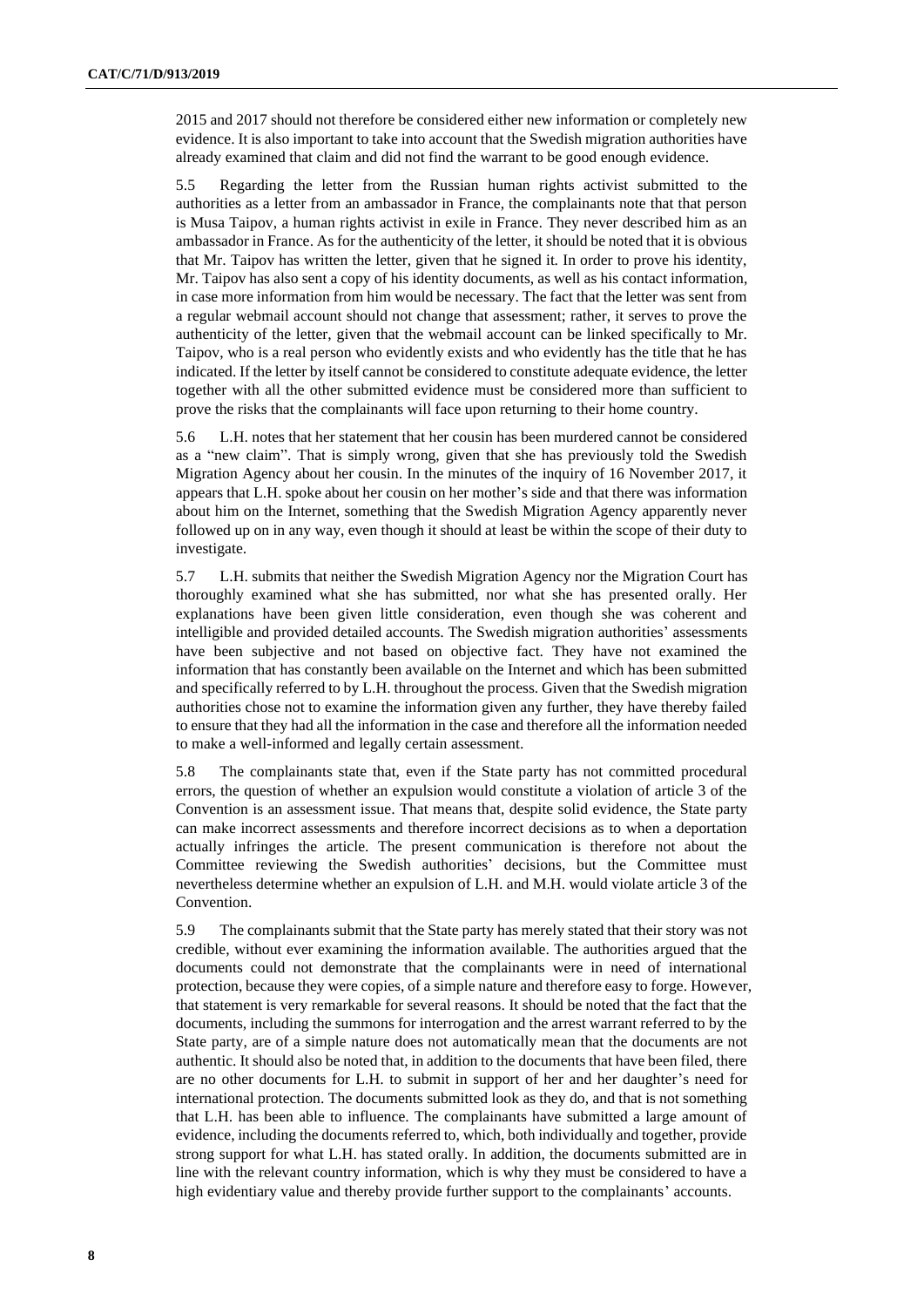5.10 The complainants submit that, apart from the fact the Swedish Migration Agency has a requirement that asylum applicants must be able to prove their identity and therefore visit the relevant embassy, there are many reasons why a person may be able to visit their home country's embassy and apply for a passport, while still being wanted in their home country and therefore being in need of protection. The embassy is located in another part of the world. The Swedish authorities must also be aware that it is highly unlikely that the Russian authorities would openly take action against L.H. when she is in Sweden, even though she is inside the embassy's premises. That L.H. is wanted in the Russian Federation does not automatically mean that the authorities abroad can or want to stop the issuance of passports or that she would be arrested inside the embassy's premises. That is especially the case, given that the threat against L.H. is based on circumstances that the Russian authorities want to keep discreet. Notwithstanding that fact, L.H. has never applied for a passport at the embassy, nor has she been given a passport by the embassy of the Russian Federation in Stockholm.

5.11 To summarize, the complainants' oral accounts, together with the evidence presented and the relevant country information, clearly demonstrate that the complainants are facing a foreseeable, present, real and personal risk of being subjected to torture or other ill-treatment in violation of article 3 of the Convention upon their return to the Russian Federation.

### **Additional information from the State party**

6.1 On 17 February 2020, the State party submitted that the complainants' further observations of 22 November and 20 December 2019 did not include any new submissions in substance which had not already essentially been covered by the State party's initial observations of 24 September 2019. However, the State party wishes to emphasize that it fully maintains its position regarding the admissibility and merits as outlined in its previous observations.

6.2 The State party also informs the Committee that the Swedish Migration Agency decided, on 20 January 2020, to repeal its decisions of 13 February 2019 to stay the enforcement of the complainants' expulsion orders.

### **Additional information from the complainants**<sup>4</sup>

7.1 The complainants submit that they received more information from the Swedish Migration Agency and the court regarding L.H.'s case and more specifically her identity documents. Based on the information received, it is clear that the State party has falsely stated that L.H. applied for and was granted a Russian passport in 2018. The record sheet that L.H. received from the Swedish Migration Agency shows that L.H. did not submit an application for a new passport in 2018. The only identity document that L.H. has submitted to the Swedish authorities is her passport that she had with her when she first arrived in Sweden. It is therefore clear that she has never visited the Embassy of the Russian Federation in Stockholm and applied for a new passport. In addition, it is not clear where the State party or the Swedish migration authorities received such information, given that she had submitted no new passport application.

7.2 The fact that L.H. did not apply for or receive a new passport during her stay in Sweden is of great significance, because that appears to be one of the main reasons for which

<sup>4</sup> On 11 November 2020, the complainant's counsel informed the Committee that the complainants had submitted new evidence to the Swedish Migration Agency. On 9 October 2020, however, the Swedish Migration Board had decided not to take it into consideration, given that the evidence in question had already been assessed by the migration agencies. The Agency also stated that much of the written evidence had been taken into account during the previous processes, such as the document regarding the disappearance of L.H.'s husband, the letter from the human rights organization, the photographs, the summons for questioning, the arrest warrant and the letter from Mr. Taipov. On 15 April 2021, the Swedish Migration Court rejected the complainant's appeal. On 11 May 2021, the Migration Court of Appeal denied the complainant's leave to appeal. In the light of the above and given that the evidence has been submitted to the Swedish migration agencies, from the first instance to the last, the complainants consider that all available domestic remedies have been exhausted in relation to the "new" evidence submitted and in accordance with article 22 (5) (b) of the Convention.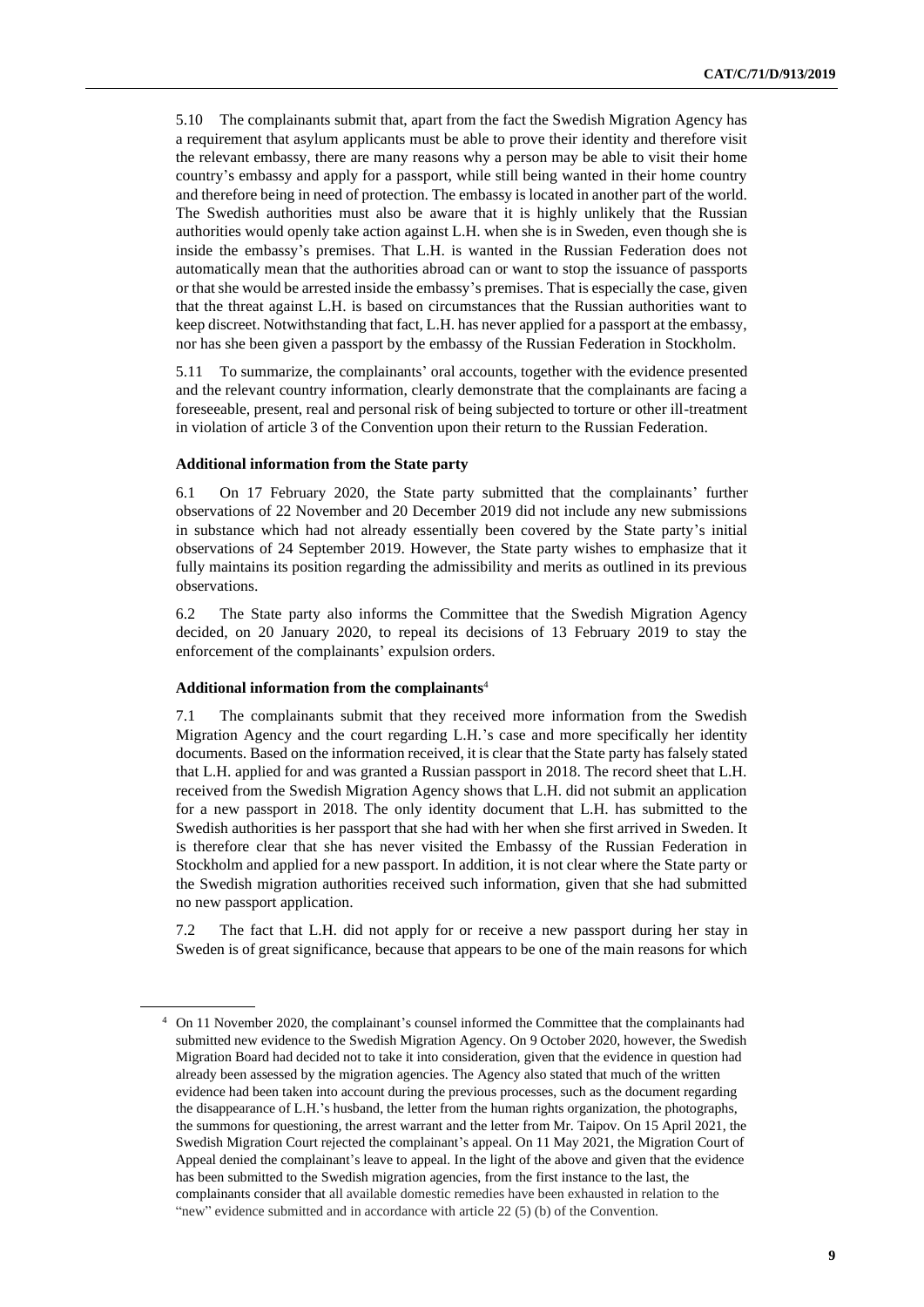the Swedish Migration Agency and the Swedish Migration Court denied her and her daughter's asylum applications in 2018.

### **Issues and proceedings before the Committee**

#### *Consideration of admissibility*

8.1 Before considering any complaint submitted in a communication, the Committee must decide whether it is admissible under article 22 of the Convention. The Committee has ascertained, as it is required to do under article 22 (5) (a) of the Convention, that the same matter has not been and is not being examined under another procedure of international investigation or settlement.

8.2 The Committee recalls that, in accordance with article 22 (5) (b) of the Convention, it shall not consider any complaint from an individual unless it has ascertained that the individual has exhausted all available domestic remedies. The Committee takes note of the information provided by the complainants indicating that they had exhausted all domestic remedies. The Committee also takes note of the information provided by the State party that, on 30 December 2009, the complainants unsuccessfully applied for asylum and for residence permits, or a re-examination of the issue of residence permits, citing impediments to enforcement of the expulsion order on 30 May 2012, 2 July 2013 and 18 July 2014, and that those decisions were not appealed. The Committee notes that, on 21 February 2016, the complainants' expulsion order became statute-barred. The Committee also notes that, in the present case, the State party has not contested the complainants' assertion that they have exhausted all available domestic remedies in relation to the asylum applications. The Committee therefore finds that it is not precluded from considering the communication under article 22 (5) (b) of the Convention as far as it relates to the complainants' deportation.

8.3 The State party submits that the communication is inadmissible as manifestly unfounded. The Committee considers, however, that the arguments put forward by the complainants raise substantive issues, which should be considered on their merits. Accordingly, the Committee finds no obstacles to admissibility, declares the communication admissible and proceeds with its consideration of the merits.

#### *Consideration of the merits*

9.1 The Committee has considered the complaint in the light of all the information made available to it by the parties concerned, in accordance with article 22 (4) of the Convention.

9.2 In the present case, the issue before the Committee is whether the return of the complainants to the Russian Federation would constitute a violation of the State party's obligation under article 3 of the Convention not to expel or to return (*refouler*) a person to another State where there are substantial grounds for believing that he or she would be in danger of being subjected to torture.

9.3 The Committee must evaluate whether there are substantial grounds for believing that the complainants would be personally in danger of being subjected to torture upon return to the Russian Federation. In assessing that risk, the Committee must take into account all relevant considerations, pursuant to article 3 (2) of the Convention, including the existence of a consistent pattern of gross, flagrant or mass violations of human rights. However, the Committee recalls that the aim of such a determination is to establish whether the individual concerned would be personally at a foreseeable and real risk of being subjected to torture in the country to which he or she would be returned. It follows that the existence of a pattern of gross, flagrant or mass violations of human rights in a country does not, as such, constitute a sufficient reason for determining that a particular person would be in danger of being subjected to torture on return to that country; additional grounds must be adduced to show that the individual concerned would be personally at risk. Conversely, the absence of a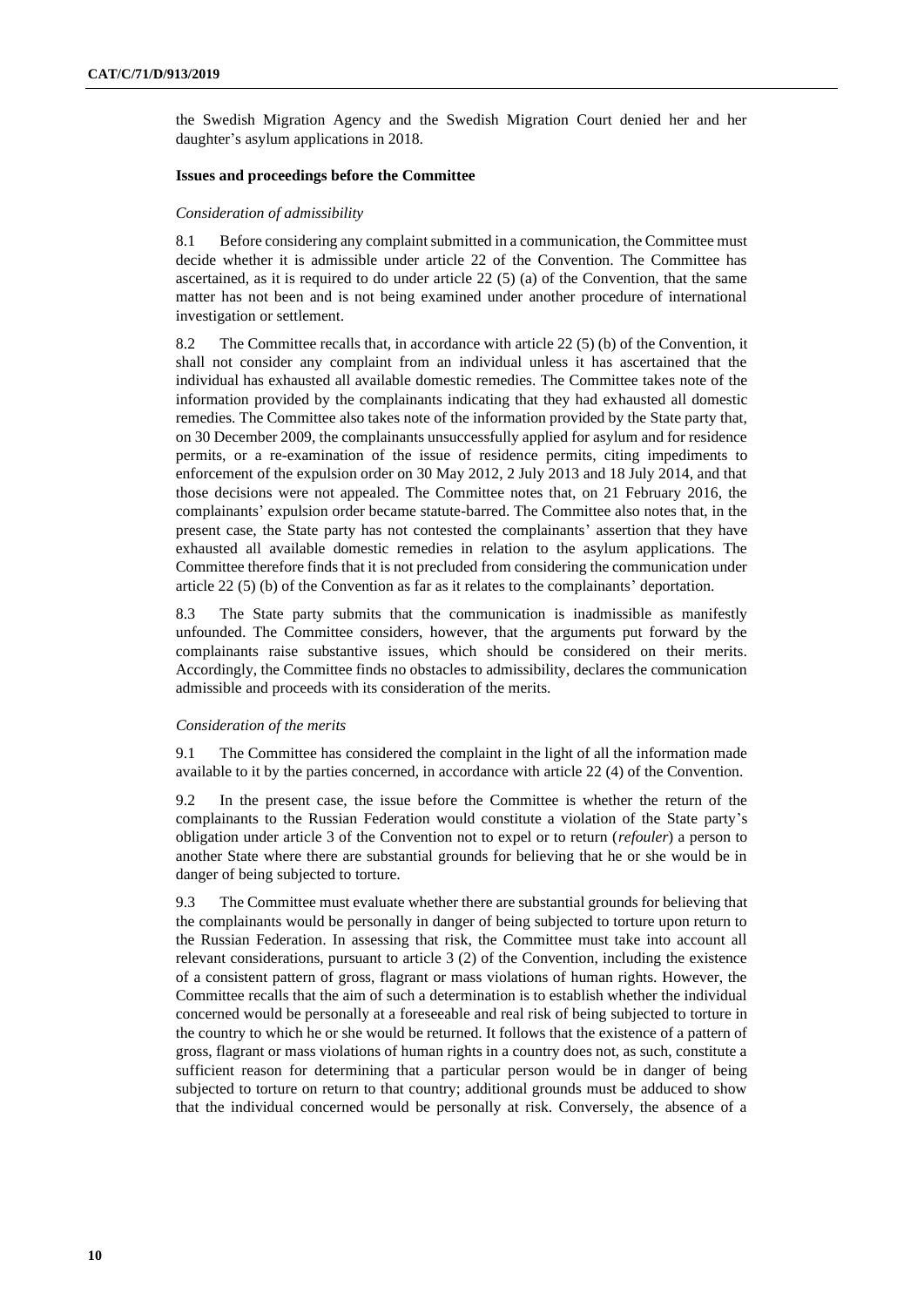consistent pattern of flagrant violations of human rights does not mean that a person might not be subjected to torture in his or her specific circumstances.<sup>5</sup>

9.4 The Committee recalls that, according to its general comment No. 4 (2017) on the implementation of article 3 in the context of article 22, according to which the Committee will assess substantial grounds and consider the risk of torture as foreseeable, personal, present and real when the existence of credible facts relating to the risk by itself, at the time of its decision, would affect the rights of a complainant under the Convention in the case of his or her deportation.

9.5 The Committee recalls that the burden of proof is on the complainant, who must present an arguable case, i.e. submit substantiated arguments showing that the danger of being subjected to torture is foreseeable, present, personal and real.<sup>6</sup> The Committee gives considerable weight to findings of fact made by organs of the State party concerned; however, it is not bound by such findings. The Committee will make a free assessment of the information available to it in accordance with article 22 (4) of the Convention, taking into account all the circumstances relevant to each case.<sup>7</sup>

9.6 The Committee takes note of the State party's argument that, from 2010 onwards, in Ingushetia there has been a steady decline in the number of rebellion-related violent incidents, although they still occur. According to reports from previous years, relatives of suspected rebels run the risk of being arrested and subjected to abuse. There are still reports of disappearances and use of torture in the republics of the North Caucasus.

9.7 In assessing the risk of torture in the present case, the Committee takes note of the complainants' allegations that they risk being subjected to torture and reprisals by the Russian authorities, if returned to the Russian Federation, owing to the fact that the Federal Security Service seems interested in the complainants because of L.H.'s brother's affiliation with opponents of the regime in Ingushetia and because of her investigation of her husband's disappearance. The Committee also takes note of the complainants' argument that the Swedish migration authorities' examination of their asylum application was arbitrary and deficient.

9.8 The Committee takes note of the State party's argument that the complainants had ample opportunities to explain the relevant facts and circumstances in support of their claims and to argue their case, orally as well as in writing, before migration authorities regarding their alleged grounds for protection and asylum, namely, that they were at risk of imprisonment and being killed because of their family connection to a person who allegedly was in opposition to the government in Ingushetia. The Committee takes note of the State party's allegation that the evidence submitted by L.H. of the threats that she alleged to have received by phone, the summons to a court for interrogation, the arrest warrant, the letter of support from a human rights activist and the claim that she was declared a missing person were not reliable, of a simple nature and therefore easy to forge.

9.9 While recognizing the concerns that may legitimately be expressed with respect to the current human rights situation in Ingushetia with regard to relatives of suspected rebels, the Committee recalls that the occurrence of human rights violations in the country of origin is not sufficient in itself to conclude that a complainant faces a foreseeable, present, personal and real risk of torture. The Committee emphasises that, in its assessment of the complainant's asylum application, the State party's authorities should adequately assess the possible risk of ill-treatment of relatives of suspected rebels. In the light of all the information submitted by the parties, the Committee observes that the parties do not contest the fact that L.H. was given a number of opportunities to explain the relevant facts and circumstances in support of her claim and to argue her case, orally as well as in writing, including the several oral interviews and rebuttals in writing before both the Swedish Migration Board and the Migration Court. The Committee notes that each oral hearing took place for several hours,

<sup>5</sup> *I.A. v. Sweden* (CAT/C/66/D/729/2016), para. 9.3; and *M.S. v. Denmark* (CAT/C/55/D/571/2013), para. 7.3.

<sup>6</sup> Committee's General comment No. 4 (2017) on the implementation of article 3 in the context of article 22, para. 38.

<sup>7</sup> Ibid., para. 50.